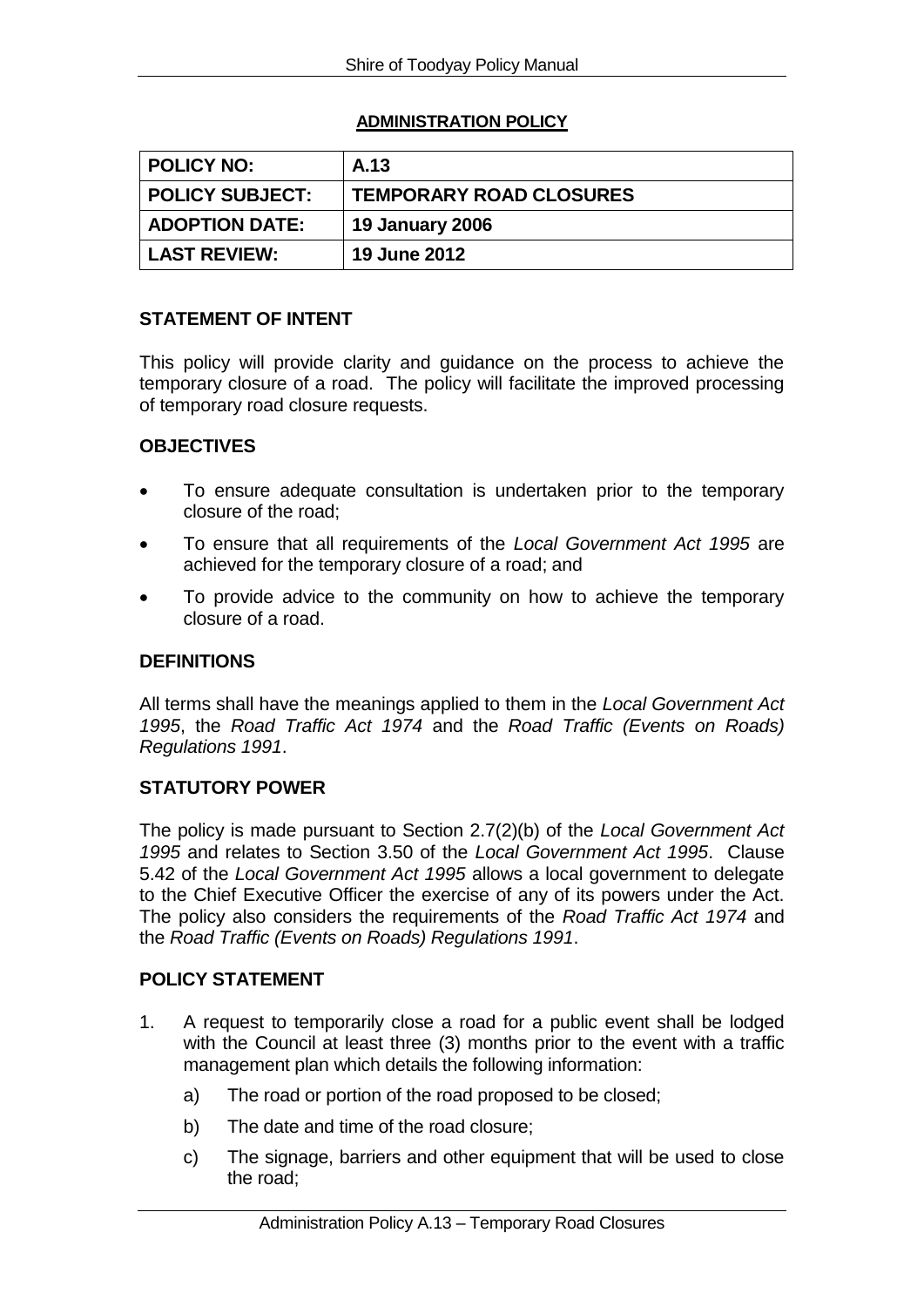- d) A map showing traffic diversions.
- 2. The Shire of Toodyay will undertake all necessary works to erect and remove the signage, barriers and other equipment for the road closure. The Shire reserves the right to pass on all staffing and equipment costs to the person or body who applied to close the road.

*Note: It should not be assumed that the Shire will provide employees to staff the road closure during the course of the event. This is a matter to be negotiated with the Shire. Suitable adult staff that affects a road closure should be aware of an emergency vehicle or pass holder and they should be permitted to access a closed road.*

- 3. Following receipt of the temporary road closure request, the Shire of Toodyay will place an advertisement in the Toodyay Herald (and additionally in another locally circulated newspaper if time constraints dictate), providing a 28 day period to make comment on the proposed road closure. The comment period to commence from the time the first locally circulated newspaper carrying the advertisement is available to the public. The proposal will also be referred to the Commissioner for Main Roads for comment as and when required. The proponent shall be responsible for the advertising costs associated with these actions.
- 4. The proponent will be responsible for liaising with all affected landowners by writing a letter to all affected landowners and providing them with an opportunity to object, to the Shire of Toodyay to the proposed closure. The consultation must occur with the following landowners:
	- a) Owners with direct frontage to the road which is being closed; and
	- b) Owners that would need to pass through the closed road in order to access their property.
- 5. In the case of a temporary road closure within the Toodyay Town Centre (Stirling Terrace, Duke Street, Piesse Street, Oddfellows Street and Charcoal Lane), consultation shall occur with **all** businesses within the Town Centre that directly abut or would have access restricted by the road closure.
- 6. The Chief Executive Officer is delegated authority to approve the temporary closure of a road in the following circumstances:
	- a) The road closure shall not be for a period longer than 48 hours;
	- b) The road closure is for a public event to be held within the Shire of Toodyay;
	- c) No adverse comments were received during the public advertising period; and
	- d) For applications in the Toodyay Town Centre, the proponent provided evidence that at least 75% of all owners affected by the proposed road closure had granted their consent to the action.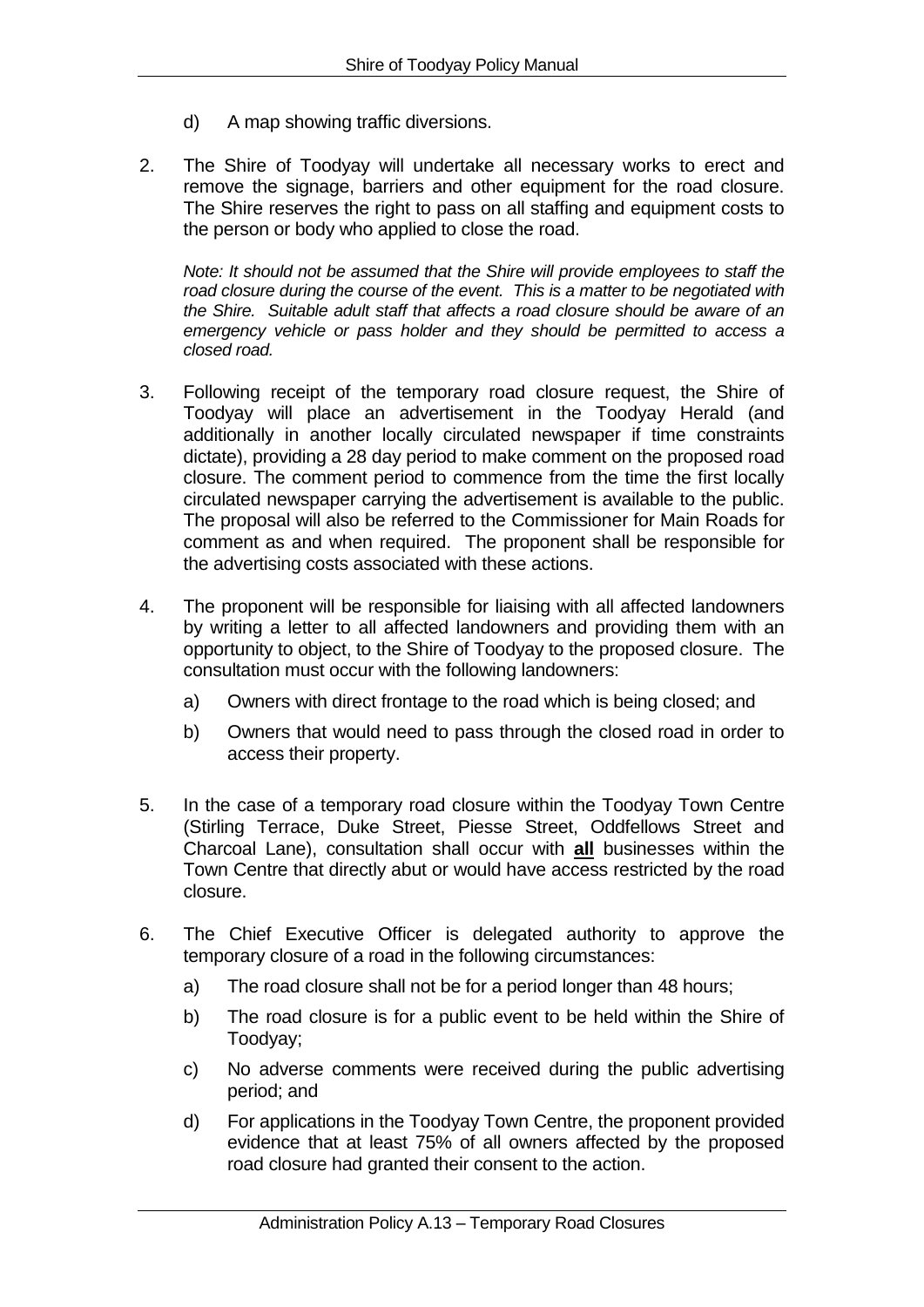In the event that a road closure request falls outside of the above parameters, the proposal shall be referred to the Council for determination.

7. Nothing in this policy shall excuse compliance with or supersede the requirements of the provisions of the Road Traffic Act 1974 and the Road Traffic (Events on Roads) Regulations 1991.

*Note: The Road Traffic Act 1974 and the Road Traffic (Events on Roads) Regulations requires that an application also be made to the Commissioner of Police, however this application must be accompanied by the approval of the local authority and the Commissioner of Main Roads. The proponent is encouraged to contact the local Police to discuss the proposed temporary road closure.*

> **Amended Council Meeting 16 November 2006 Amended Council Meeting 15 November 2007 Amended Council Meeting 21 May 2009 Amended Council Meeting 13 May 2010 Amended Council Meeting 19 June 2012**